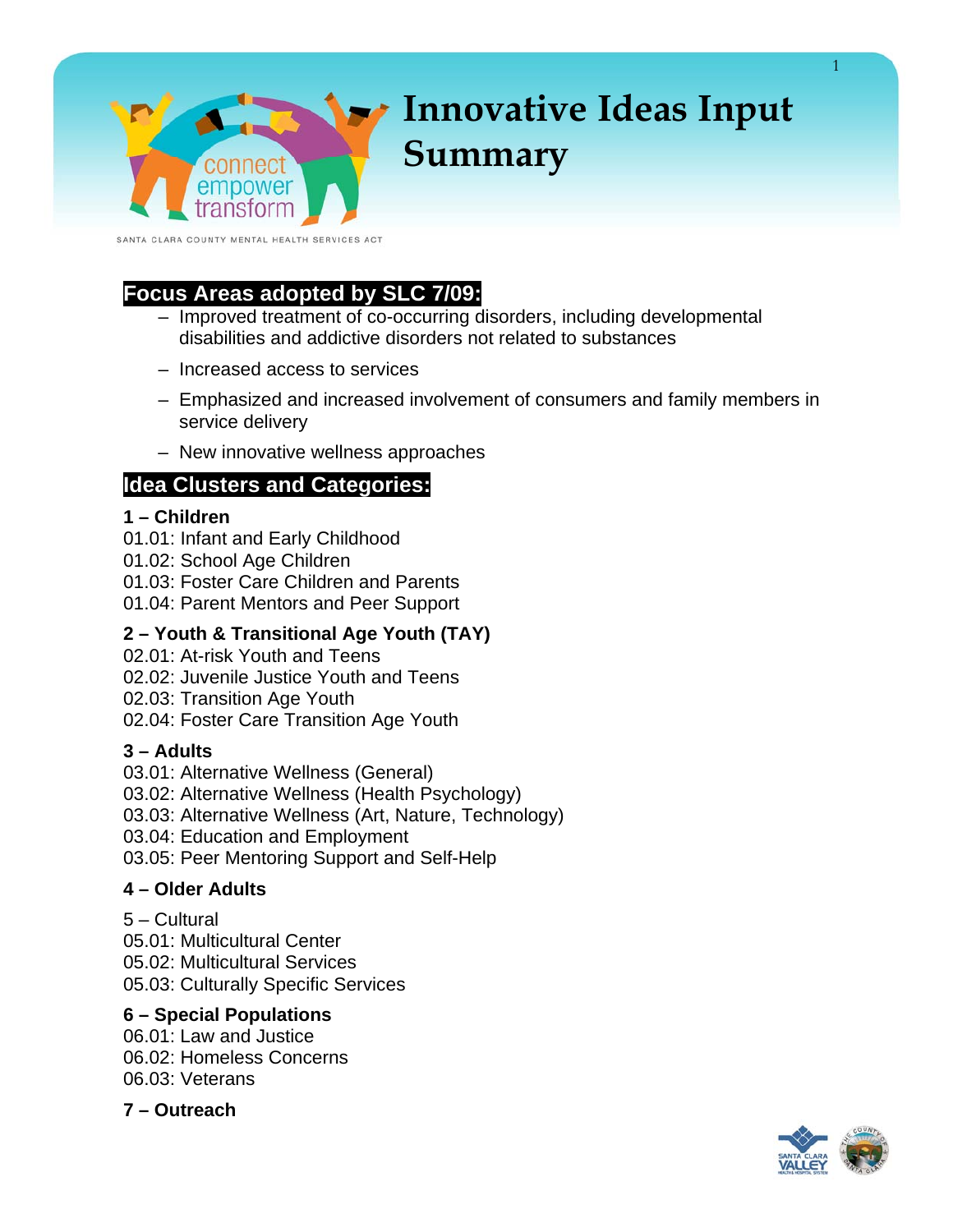

SANTA CLARA COUNTY MENTAL HEALTH SERVICES ACT

# **Top Ideas per Cluster**

| <b>Cluster</b>                   | <b>Idea Title</b>                                                                                                       |
|----------------------------------|-------------------------------------------------------------------------------------------------------------------------|
| 01-Children                      | Early Childhood Universal Screening Kiosk Project                                                                       |
| 02-Youth &<br><b>TAY</b>         | Peer-Run TAY Inn                                                                                                        |
| 03-Adults                        | Treatment of Co-occurring Anxiety, Impulse Control and Obsessive-<br><b>Compulsive Disorders in Autistic Population</b> |
| 04-Older<br><b>Adults</b>        | Merging Old with New                                                                                                    |
| 05-Cultural                      | Multi Cultural Center - various services                                                                                |
| 06-Special<br><b>Populations</b> | <b>Transitional Mental Health Services for Extremely Underserved-Newly</b><br><b>Released Inmates</b>                   |
| 07-Outreach                      | Innovative Outreach Approach                                                                                            |

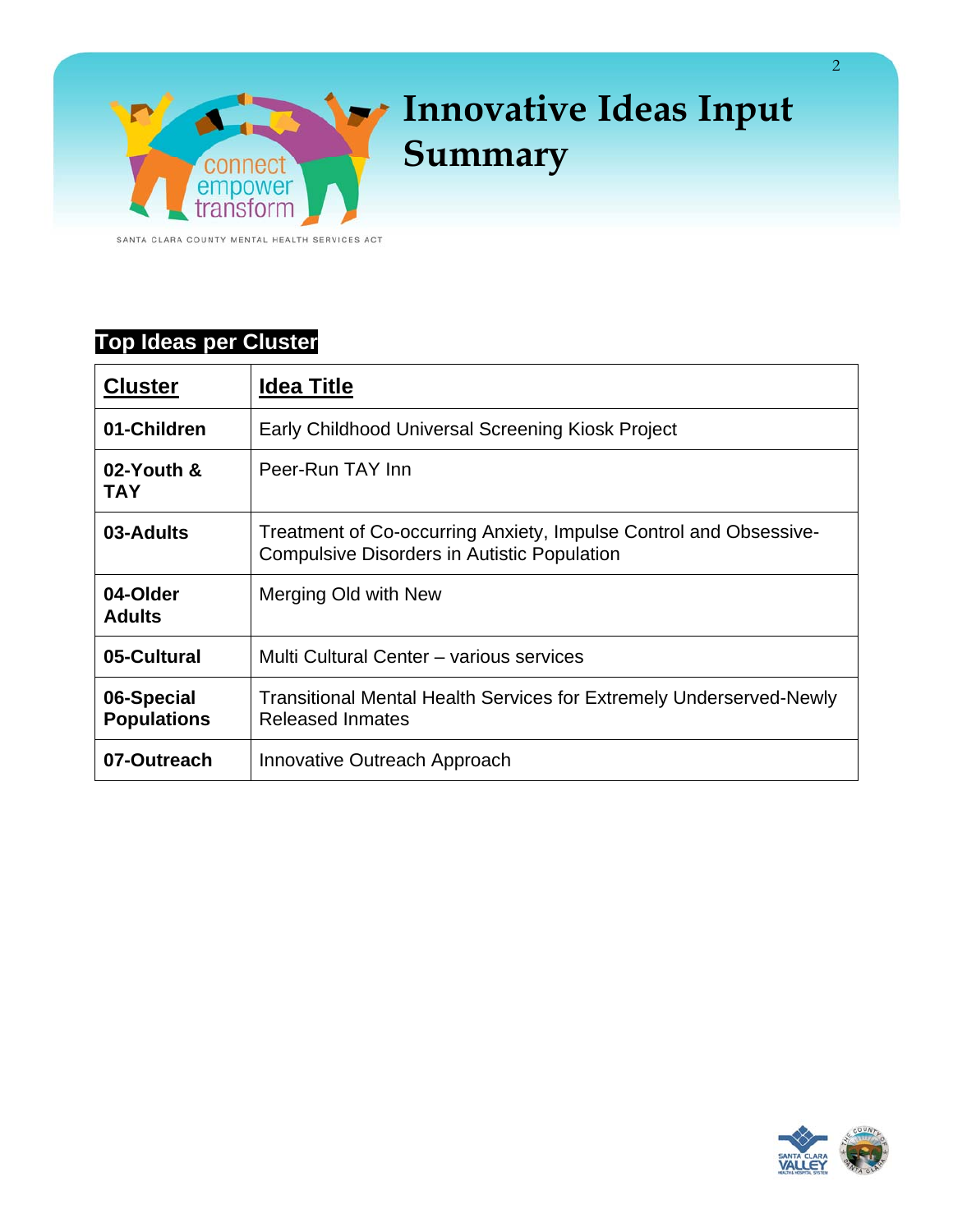ansform SANTA CLARA COUNTY MENTAL HEALTH SERVICES ACT

connect empower

# **Top 10 Ideas Per SLC and Per Stakeholders**

 $\overline{\mathcal{L}}$ 

|                | <b>As Determined by SLC</b><br><b>As Determined by Stakeholders</b>                                                     |                                                                                                                           |  |
|----------------|-------------------------------------------------------------------------------------------------------------------------|---------------------------------------------------------------------------------------------------------------------------|--|
| 1              | <b>Multi Cultural Center</b>                                                                                            | Multi Cultural Center                                                                                                     |  |
| 2              | Law Enforcement/ Mental Health Mobile Crisis<br>Team                                                                    | Peer-Run TAY Inn                                                                                                          |  |
| 3              | <b>Transitional Mental Health Services for</b><br><b>Extremely Underserved- Newly Released</b><br>Inmates               | In-Reach Benefits Liaison                                                                                                 |  |
| 4              | Demonstration Project: San Jose PD-Mental<br><b>Health Homeless Outreach Team</b>                                       | Treatment of Co-occurring Anxiety, Impulse<br><b>Control and Obsessive-Compulsive Disorders</b><br>in Autistic Population |  |
| 5              | Removing Barriers to Person-Centeredness:<br>Moving from Clinical Gaze to Social<br>Responsibility                      | Community Day Labor Drop-In Center                                                                                        |  |
| 6              | Innovative Outreach Approach                                                                                            | Trauma-Informed Juvenile Justice Initiative                                                                               |  |
| $\overline{7}$ | School Liaison Program                                                                                                  | Early Childhood Universal Screening Kiosk<br>Project                                                                      |  |
| 8              | Peer Mentoring Matching                                                                                                 | Law Enforcement/ Mental Health Mobile Crisis<br>Team                                                                      |  |
| 9              | Professional and Public Outreach and<br>Education Campaign for Early Identification and<br><b>Treatment of Dementia</b> | Services for Adults with Asperger's Syndrome                                                                              |  |
| 10             | Peer-Run TAY Inn                                                                                                        | Merging the Old with the New                                                                                              |  |

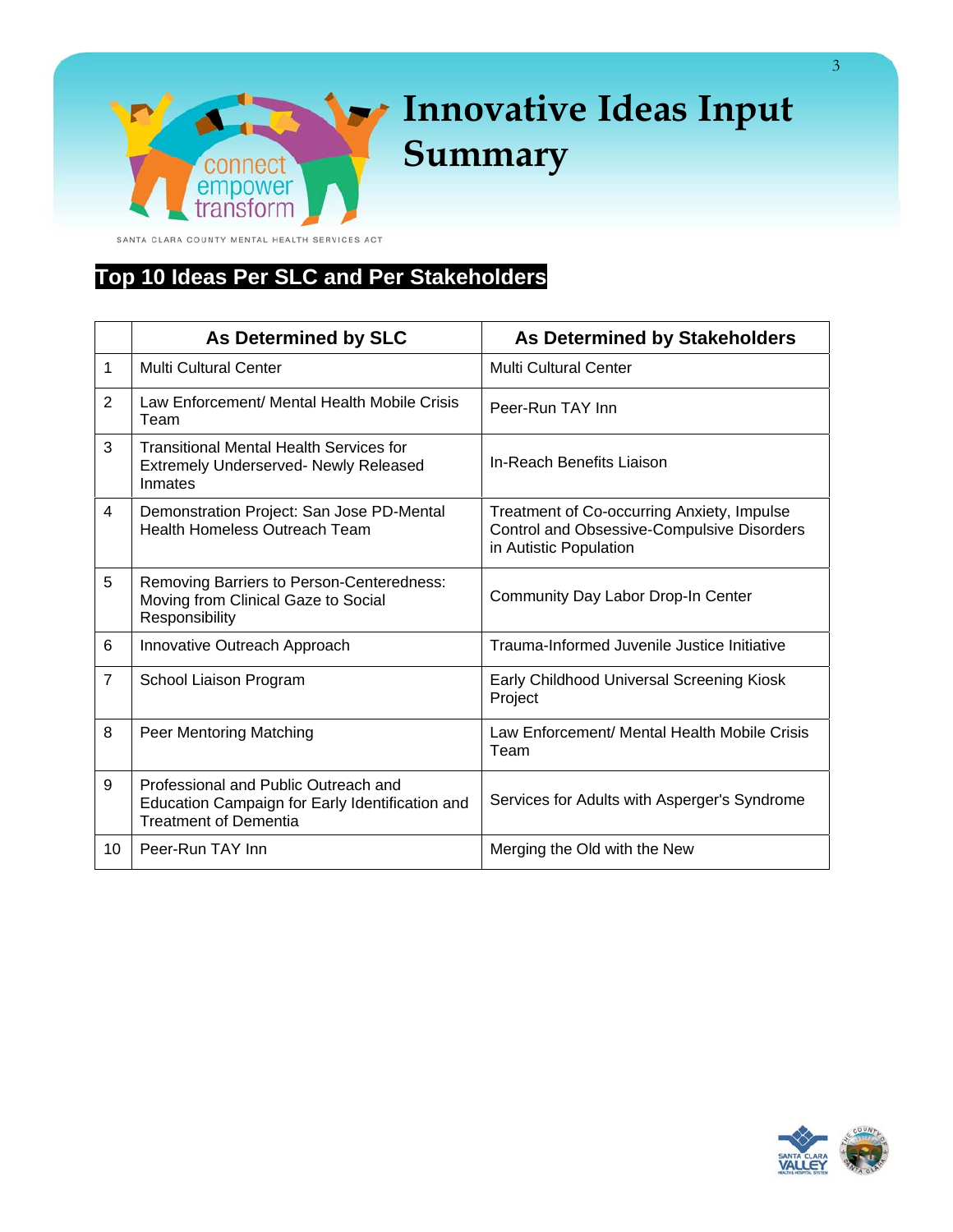

SANTA CLARA COUNTY MENTAL HEALTH SERVICES ACT

# **Rank by Cluster:**

- **1)** 03: Adults
- **2)** 01: Children
- **3)** 02: Youth & TAY
- **4)** 06: Special Populations
- **5)** 05: Cultural
- **6)** 04: Older Adults
- **7)** 07: Outreach

# **Rank by Category:**

- **1)** Law and Justice
- **2)** Alternative Wellness General
- **3)** Infant & Early Childhood
- **4)** Multi Cultural Services
- **5)** Parent Mentors/Peer Supports
- **6)** Foster Care Children & Parents
- **7)** Multi Cultural Center
- **8)** Transition Age Youth
- **9)** Peer Mentoring/Support/Self-Help
- **10)** Older Adults
- **11)** Juvenile Justice Youth/Teens
- **12)** At Risk Youth/Teens
- **13)** School Aged
- **14)** Alternative Wellness Art, Nature & **Technology**
- **15)** Homeless Concerns
- **16)** Foster Care Transition Age Youth
- **17)** Alternative Wellness Health & Psychology
- **18)** Education & Employment
- **19)** Culturally Specific Services & **Strategies**
- **20)** Outreach
- **21)** Veterans

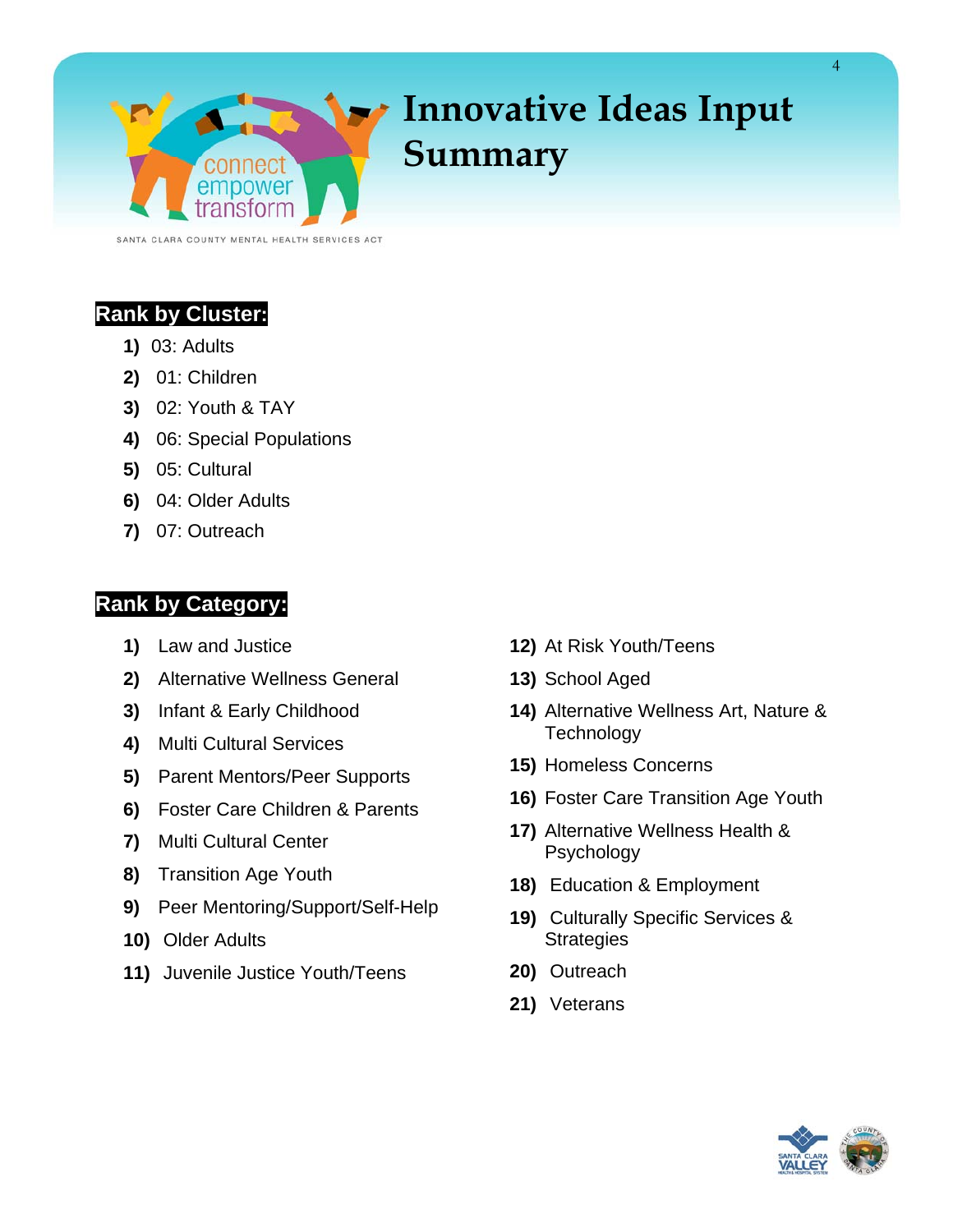|                       |                      |                                                                                     |                 | SLC             | <b>Stakeholder</b>    |
|-----------------------|----------------------|-------------------------------------------------------------------------------------|-----------------|-----------------|-----------------------|
|                       | Control #            | Idea Title                                                                          | Total           | Rank            | Rank                  |
|                       | 5.01.001 -           | Multi Cultural Center - various services                                            |                 |                 |                       |
| 1                     | 5.01.054             |                                                                                     | 67              | 1               | 1                     |
|                       |                      | Transitional Mental Health Services for Extremely Underserved- Newly                |                 |                 |                       |
| $\overline{2}$        | 6.01.005             | Released Inmates                                                                    | 46              | 3               | 5                     |
| 3                     | 2.03.002             | Peer-Run TAY Inn                                                                    | 46              | 10              | $\overline{2}$        |
| 4                     | 6.01.003             | In-Reach Benefits Liaison                                                           | 45              | 10              | $\overline{3}$        |
| 5                     | 6.01.001             | Law Enforcement/ Mental Health Mobile Crisis Team                                   | 42              | $\overline{2}$  | 9                     |
|                       |                      | Treatment of Co-occurring Anxiety, Impulse Control and Obsessive-Compulsive         |                 |                 |                       |
| 6                     | 3.01.011             | Disorders in Autistic Population                                                    | 39              | 21              | 4                     |
|                       |                      | Demonstration Project: San Jose PD-Mental Health Homeless Outreach Team             |                 |                 |                       |
| 7                     | 6.02.001             |                                                                                     | 37              | 4               | 12                    |
| 8                     | 2.02.004             | Trauma-Informed Juvenile Justice Initiative                                         | 36              | 10              | 6                     |
| 9                     | 3.04.004             | Community Day Labor Drop-In Center                                                  | 35              | 14              | 6                     |
| 10                    | 7.01.004             | Innovative Outreach Approach                                                        | 31              | 6               | 14                    |
| 11                    | 1.01.004             | Early Childhood Universal Screening Kiosk Project                                   | 31              | 16              | 8                     |
| 12                    | 4.01.002             | Merging the Old with the New                                                        | 30              | $\overline{14}$ | 11                    |
|                       |                      | Removing Barriers to Person-Centeredness: Moving from Clinical Gaze to              |                 |                 |                       |
| 13                    | 3.01.009             | Social Responsibility                                                               | 29              | 5               | 19                    |
| 14                    | 3.01.006             | Services for Adults with Asperger's Syndrome                                        | 27              | 21              | 9                     |
|                       |                      | Professional and Public Outreach and Education Campaign for Early                   |                 |                 |                       |
| 15                    | 4.01.001             | Identification and Treatment of Dementia                                            | 23              | 9               | 19                    |
| 16                    | 3.05.001             | Peer Mentoring Matching                                                             | 23              | 8               | $\overline{21}$       |
|                       |                      | Conflict Resolution Training for Foster Children/Youth/Parents Under Order of       |                 |                 |                       |
| 17                    | 1.03.008             | Juvenile Dependency Court                                                           | 20              | 91              | 12                    |
| 18                    | 1.04.006             | School Liaison Program                                                              | 19              | 7               | 41                    |
| 19                    | 2.04.001             | <b>CME Society Peer Mentor Program</b>                                              | 18              | 27              | 15                    |
| 20                    | 1.04.002             | Improving Access and Results in Mental Health Treatment for Children                | $\overline{17}$ | 19              | 24                    |
|                       |                      | Conflict Resolution Training for Youth at Juvenile Hall, the Ranch, and Diversion   |                 |                 |                       |
| 21                    | 2.02.002             | Programs                                                                            | 16<br>15        | 37<br>58        | 17<br>$\overline{17}$ |
| $\overline{22}$<br>23 | 3.05.006<br>3.05.005 | <b>Community Drop-In Center</b>                                                     | 15              | 91              | 15                    |
|                       |                      | Family of Friends Peer Support                                                      | 14              | $\overline{37}$ | 21                    |
| 24                    | 3.02.009<br>2.04.003 | Cognitive Enhancement Therapy<br>Improving Foster Youth Outcomes Through Mentorship | 14              | 37              | 21                    |
| 25<br>26              | 1.04.005             | Mentor Parents for Mental Health                                                    | 14              | 21              | $\overline{27}$       |
| $\overline{27}$       | 1.01.003             | Santa Clara County Preventive Intervention Institute (PII)                          | 14              | 27              | 24                    |
| 28                    | 01.02.010            | Youth with Neurodevelopmental Disorders and Mental Health Problems                  | 14              | 27              | 24                    |
| 62                    | 5.03.008             | <b>LGBT Crisis Line</b>                                                             | 12              | 37              | $\overline{27}$       |
| 30                    | 5.02.002             | Linguistically and Culturally Competent Homework Clubs for New Arrivals             | $\overline{12}$ | 37              | 27                    |
| 31                    | 4.01.003             | Hospital to Home Transition for Elderly and Mental Inpatients                       | $\overline{12}$ | 10              | 79                    |
| 32                    | 2.01.015             | Client Social Network with Resources, Advocacy and Support                          | 12              | $\overline{27}$ | 33                    |
| 33                    | 1.04.004             | Mobile Parent Network Pilot Project                                                 | 12              | 16              | $\overline{55}$       |
| 34                    | 3.05.007             | Transportation Support for Mental Health Related Activities & Promoters             | 10              | $\overline{27}$ | 41                    |
| 35                    | 3.03.008             | <b>MOTO</b>                                                                         | 10              | 58              | 33                    |
| 36                    | 3.03.001             | A.C.T. Art & Culture Therapy                                                        | 10              | 21              | 46                    |
| 37                    | 3.02.010             | Micronutrients for Mental Health                                                    | 10              | 58              | 33                    |
| 38                    | 1.04.001             | Parent Leaders Impacting Their Families & Communities                               | 10              | 91              | $\overline{27}$       |
| 39                    | 1.01.007             | <b>Healthy Family Experience</b>                                                    | 10              | 91              | $\overline{27}$       |
| 40                    | 1.01.005             | Paper Doll Behaving and Thinking Guide                                              | 10              | 91              | 27                    |
| 41                    | 6.03.004             | Veterans Outreach Program                                                           | 9               | $\overline{37}$ | 41                    |
| $\overline{42}$       | 6.03.003             | Improving the Lives and Outcomes of Veterans and their Families                     | 9               | 16              | 89                    |
|                       |                      | Consumer In-Reach to Incarcerated Veterans Who Are Mentally III and Suffer          |                 |                 |                       |
| 43                    | 6.03.002             | from Co-Occurring Disorders                                                         | 9               | 19              | 79                    |
| 44                    | 6.02.004             | Homeless Outreach Program                                                           | 9               | $\overline{37}$ | 41                    |
| 45                    | 5.03.007             | <b>LGBT Therapy Support Groups</b>                                                  | 9               | 91              | 33                    |
| 46                    | 1.03.005             | Kid to Kid: A Group Intervention for Children Who Have Seen Too Much                | 9               | 58              | 37                    |
|                       |                      | Creating a Positive Supportive School Climate through School-Wide Behavioral        |                 |                 |                       |
| 47                    | 1.02.001             | Support                                                                             | 9               | 27              | 46                    |
| 48                    | 01.02.008            | Capacity Building Teams in South East SELPA                                         | $\overline{9}$  | $\overline{58}$ | 37                    |
| 49                    | 3.03.005             | Including Animals as Aides to the Wellness Process                                  | 8               | $\overline{27}$ | 55                    |
|                       |                      | Developing a Trauma-Informed Cross-Systems Response in Santa Clara                  |                 |                 |                       |
| 50                    | 2.02.003             | County                                                                              | 8               | 37              | 46                    |
|                       |                      |                                                                                     |                 |                 |                       |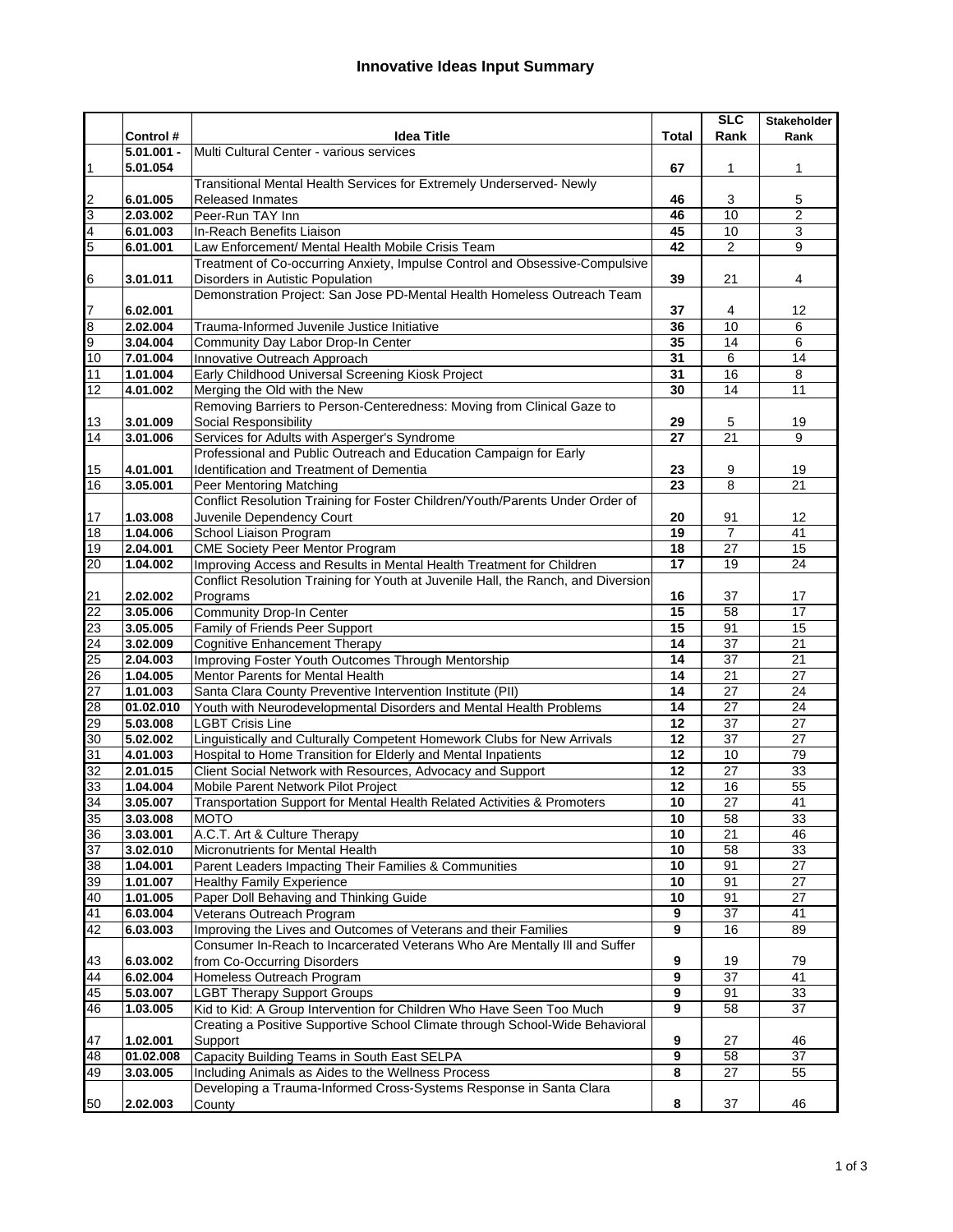|                 |                      |                                                                                                                         |                         | <b>SLC</b>      | <b>Stakeholder</b> |
|-----------------|----------------------|-------------------------------------------------------------------------------------------------------------------------|-------------------------|-----------------|--------------------|
|                 | Control #            | <b>Idea Title</b>                                                                                                       | <b>Total</b>            | Rank            | Rank               |
| 51              | 2.01.004             | Reaching Out to Teenagers                                                                                               | 8                       | 37              | 46                 |
| 52              | 1.02.002             | For the People                                                                                                          | 8                       | 91              | 37                 |
| 53              | 1.01.006             | Implementation of Positive Behavior Supports for Young Children                                                         | 8                       | 37              | 46                 |
| 54              | 1.01.002             | Visiting Home Nurse Training                                                                                            | 8                       | $\overline{37}$ | 46                 |
| 55              | 01.02.006            | Saturday Day Camp for Children with Mental Illness                                                                      | 8                       | 91              | 37                 |
| 56              | 3.01.007             | Wellness Center for GFCC FSP Partners                                                                                   | $\overline{7}$          | $\overline{58}$ | 46                 |
| 57              | 2.04.002             | San Jose State Former Foster Youth Support Team                                                                         | $\overline{7}$          | 91              | 41                 |
| 58              | 2.01.010             | Marijuana Related Mental Illness Educational Workshops                                                                  | $\overline{7}$          | 37              | 55                 |
|                 |                      | Engaging Private Sector Therapists and Providing Low Cost Therapy to Indigent                                           |                         |                 |                    |
| 59              | 6.01.004             | Criminal Justice Clients with Co-Occurring Disorders                                                                    | 6                       | 27              | 79                 |
| 60              | 5.03.006             | <b>Fighting Cultural Stigma</b>                                                                                         | 6                       | $\overline{37}$ | 66                 |
| 61              | 5.03.001             | Cambodian Cultural Family Wellness Center                                                                               | 6                       | 91              | 46                 |
| 62              | 3.03.004             | Teatro Vision Project concept for Santa Clara County Innovation Project                                                 | 6                       | $\overline{58}$ | 55                 |
| 63              | 3.01.012             | Training Clients to be Savvy Consumers of Mental Health System                                                          | 6                       | 21              | 89                 |
| 64              | 2.03.001             | Advancing TAY Pathways to Success Using Peer Partners                                                                   | 6                       | 27              | 79                 |
|                 |                      | Video Storytelling as an Artistic Aftercare project for Youth who have completed                                        |                         |                 |                    |
| 65              | 2.01.013             | <b>Trauma Focused</b>                                                                                                   | 6                       | 91              | 46                 |
| 66              | 1.04.003             | Pay It Forward: Mentorship for Parents                                                                                  | 6                       | 37              | 66                 |
| 67              | 1.03.012             | Dual Diagnosis Enhances Services for DFCS Parents                                                                       | 6                       | 21              | 89                 |
| 68              | 1.03.004             | Dependency Court Room Child Trauma Assistance                                                                           | 6                       | 58              | 55                 |
| 69              | 1.03.001             | Child Attachment Recovery Experience (CARE)                                                                             | 6                       | 58              | 55                 |
| 70              | 1.01.001             | Infant-family Early Childhood Mental Health Certificate Program                                                         | 6                       | 58              | 55                 |
|                 |                      | Mental Health Screening for Refugee for Refugee children & Their Family                                                 |                         |                 |                    |
| 71              | 5.02.001             | Members                                                                                                                 | 5                       | 58              | 66                 |
| $\overline{72}$ | 3.03.006             | Wilderness Experience and Therapy for Clients, Students and Providers                                                   | 5                       | 91              | 55                 |
| 73              | 3.02.007             | Ongoing Psychological Screening and Provision of In-Depth                                                               | 5                       | 58              | 66                 |
| $\overline{74}$ | 3.01.010             | Recovery for Sexually Abused Survivors                                                                                  | 5                       | 91              | 55                 |
| 75              | 2.04.004             | Post-Emancipation Services for Former Foster Youth                                                                      | 5                       | 91              | 55                 |
| 76              | 2.03.006             | Multi-Cultural Center- Youth Component                                                                                  | 5                       | 58              | 66                 |
| 77              | 2.03.004             | Transitional Age Youth Health (TAY) and Wellness Program                                                                | 5                       | 37              | 79                 |
| 78              | 2.01.005             | Media and Arts for Mental Health Well-Being                                                                             | 5                       | 58              | 66                 |
| 79              | 1.03.003             | Trauma Informed Early Transitional Housing for Family Wellness Court                                                    | 5                       | 91              | $\overline{55}$    |
| $\overline{8}$  | 01.02.005            | Art Therapy in School                                                                                                   | 5                       | $\overline{58}$ | 66                 |
| 81              | 6.03.001             | Project VetCEO (Veterans Caring for Each Other)                                                                         | 4                       | $\overline{37}$ | 89                 |
| $\overline{8}$  | 3.04.005             | <b>Employment Services Training for Service Staff</b>                                                                   | 4                       | 58              | 79                 |
|                 |                      | Drawing Down our Legacies. Oral History and Theater Techniques with                                                     |                         |                 |                    |
| 83              | 3.03.003             | <b>Marginalized Groups</b>                                                                                              | 4                       | 91              | 66                 |
| 84              | 3.02.008             | Brain Train for Happiness and Health                                                                                    | 4                       | 37              | 89                 |
|                 |                      | Planting Seeds of Wellness: Complementary Alternative Medicine (Chiropractic)                                           |                         |                 |                    |
|                 |                      | for Treatment of Schizophrenia, Schizoaffective Disorder and Bi-polar                                                   |                         |                 |                    |
| 85              | 3.02.005             |                                                                                                                         | 4                       | 27              | 106                |
| 86              | 2.02.001             | Universal Referral Portal                                                                                               | 4                       | 37              | 89                 |
|                 |                      | Wellness Program for Adolescents with Co-Occurring Substance Abuse and                                                  |                         |                 |                    |
| 87              | 2.01.012             | <b>Mental Health Diagnoses</b>                                                                                          | 4                       | 91              | 66                 |
|                 |                      | Expanding Catholic Charities' Support Group Programming for High Risk Youth                                             |                         |                 |                    |
| 88              | 2.01.007             |                                                                                                                         | 4<br>4                  | 91<br>37        | 66<br>89           |
| 89              | 2.01.001<br>1.03.010 | A NEW (Adolescent Nutrition, Exercise & Well-Being) Choice Program<br>Middle School Wrap Around for Educational Success | 4                       |                 |                    |
| 90              |                      | Low-income Temporary Housing and Family Recovery Center for Families in SC                                              |                         | 91              | 66                 |
| 91              | 1.03.009             | County Juvenile Dependency Court                                                                                        | 4                       | 91              |                    |
| 92              | 1.03.007             | Mental Health Immediate Response and Consultation                                                                       | $\overline{\mathbf{4}}$ | 91              | 66<br>66           |
| 93              | 7.01.003             | Self-Esteem Through Cultural Literacy                                                                                   | 3                       | 58              | 89                 |
| 94              | 5.03.005             | Multi-Cultural Support Zone for Newly-Arrived legal Immigrants                                                          | 3                       | 58              | 89                 |
| 95              | 5.03.004             | <b>ECCAC Filipino Component</b>                                                                                         | 3                       | $\overline{58}$ | 89                 |
| 96              | 3.03.011             | <b>Connected Wellness</b>                                                                                               | 3                       | 58              | 89                 |
| 97              | 3.02.004             | <b>Smoking Cessation Services</b>                                                                                       | $\overline{\mathbf{3}}$ | 91              | 79                 |
| 98              | 3.01.008             | <b>Mental Illness Therapy Group Sessions</b>                                                                            | 3                       | 91              | 79                 |
|                 |                      | Mental Health Intensive Case Management for Youth Transitioning from Care                                               |                         |                 |                    |
| 99              | 2.03.005             |                                                                                                                         | 3                       | 37              | 106                |
| 100             | 2.01.009             | Community Links to Reduce Truancy                                                                                       | $\overline{\mathbf{3}}$ | 91              | 79                 |
|                 |                      |                                                                                                                         |                         |                 |                    |